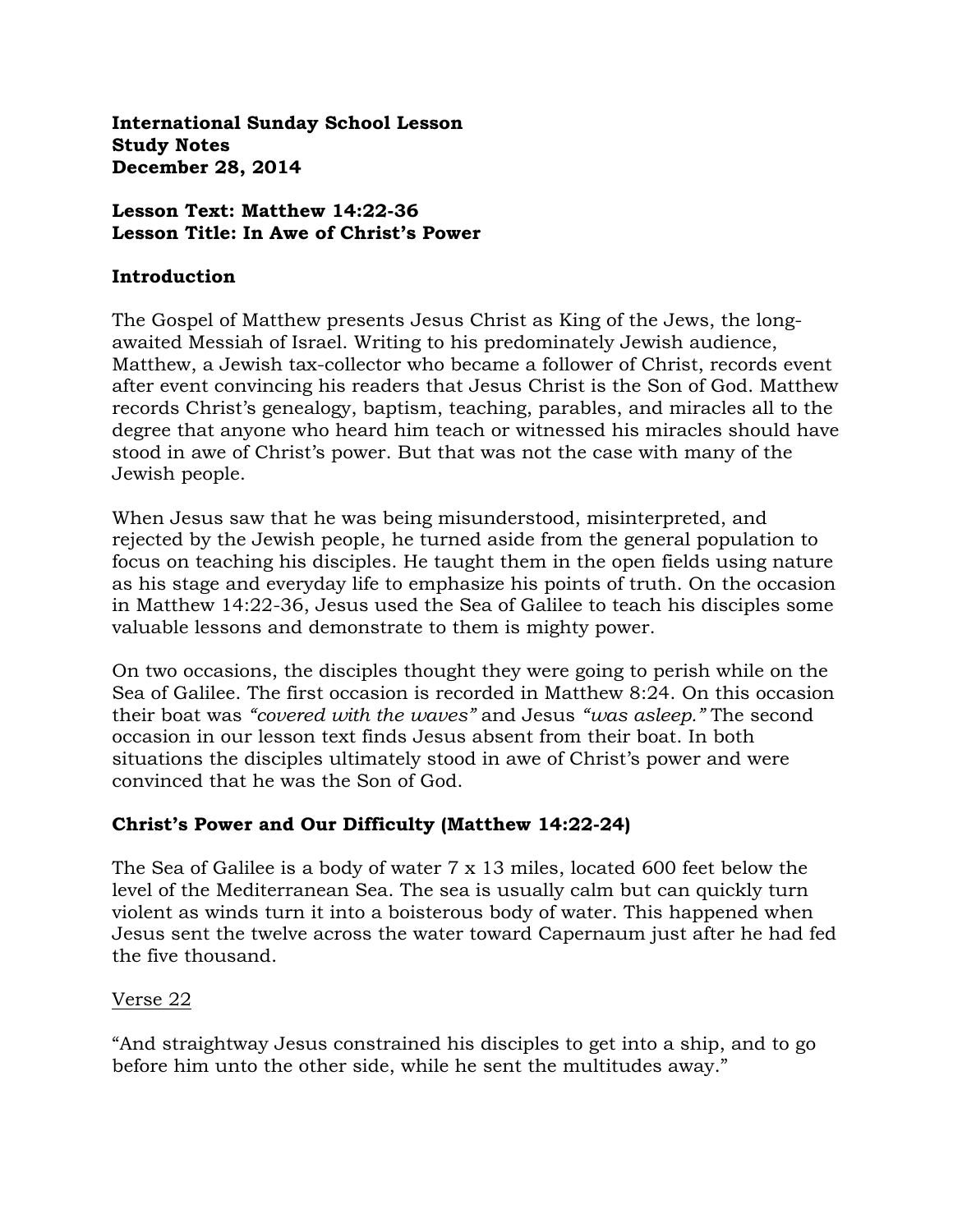The word "constrained" means Jesus made them "get into a ship" and "go before him unto the other side" of the water. It is possible that the disciples viewed the recognition of Jesus by the crowd after the feeding of the five thousand as positive feedback that he could now move forward to be king. But that wasn't God's plan at this time (John 6:14-15). Furthermore, the crowds would not make Jesus king. That was in God's hands!

The text indicates that the disciples obeyed and boarded "a ship" to cross the water. Obedience to Christ is always beneficial but it can also create difficulty. At Jesus' word, they attempted to cross the sea. Little did they know that their obedience would place them directly in the path of a challenging storm.

### *Application: Obedience to Christ does not exempt God's children from life's difficulties.*

## Verse 23-24

"And when he had sent the multitudes away, he went up into a mountain apart to pray: and when the evening was come, he was there alone. But the ship was now in the midst of the sea, tossed with waves: for the wind was contrary."

When the "multitudes" who were following Jesus had been sent away, Jesus "went up into a mountain apart to pray." The disciples are on the water in obedience to Christ and Christ is alone on the "mountain" in communion with His heavenly Father. Matthew tells us that "he was there alone." The word "alone" means our Lord was intentionally by himself, on the mountain, with the heavenly Father.

The fanaticism of the multitude that wanted to make him king was treated by our Lord as nothing less than temptation to get ahead of the Father's will. And there is nothing that helps in times of temptation like prayer. We can stand in awe of Christ's power over the sea in this text. But before we do, we should stand in awe of Christ's prayer life.

"But" of course is that one word that makes life swing in so many directions. The "ship" on which the disciples were crossing the water was in the middle of the sea and being "tossed with waves." The word "tossed" means "tormented, vexed with pain." Christ said nothing to the disciples about a storm when he instructed them to "get into a ship, and to go before him unto the other side" (v.22). Of course, he knew what they didn't know. He knew what they didn't need to know.

"Contrary winds" says it all. "Contrary" means "opposite, antagonistic." The "wind" was a sailor's friend in those days but now it was the disciple's greatest enemy. Life has a way of turning things around for us. Things that should be an asset quickly becomes a liability.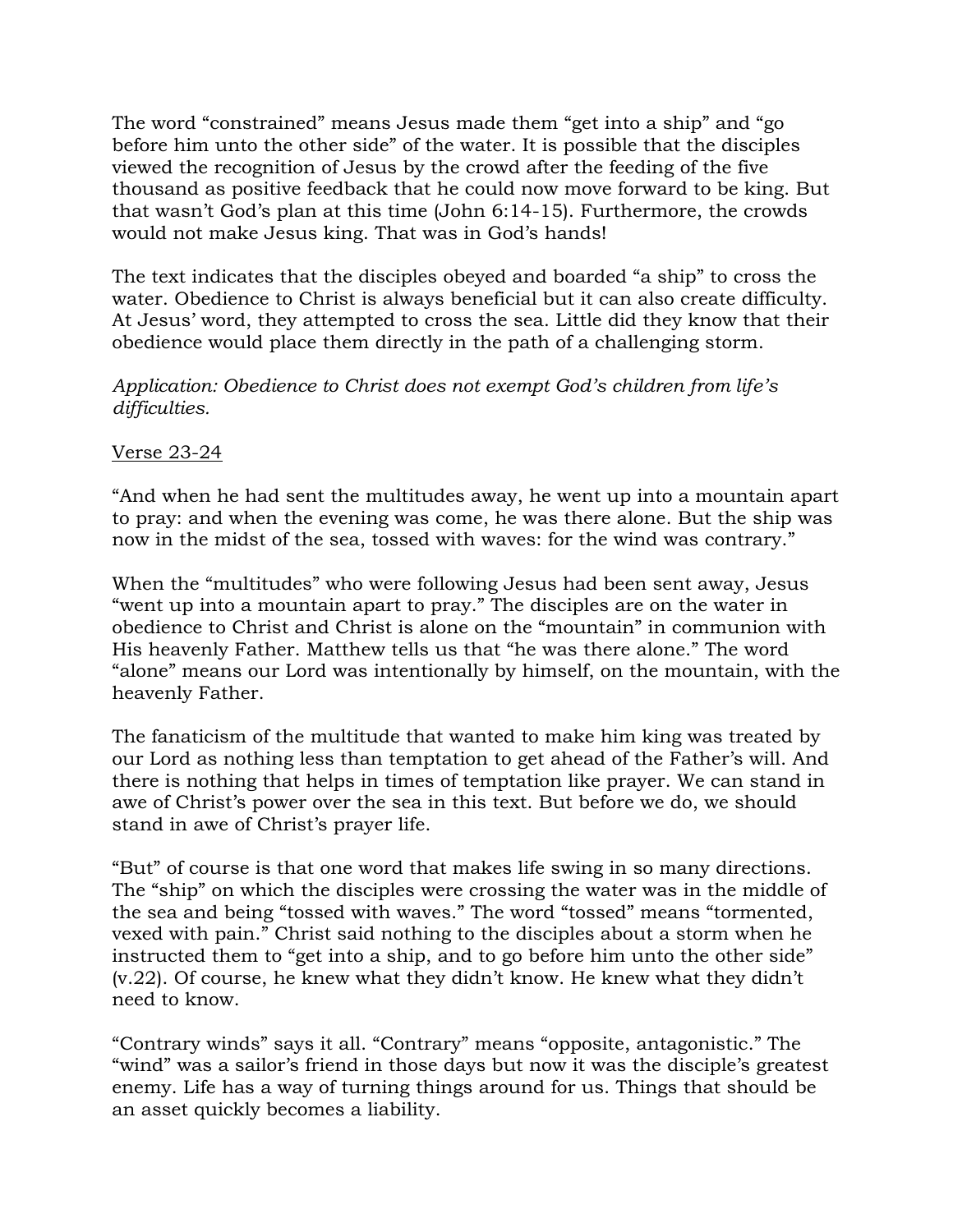*Application: In life's difficulties we sometimes lose sight of Jesus. The disciples are on the sea where it was impossible to see the Lord. But Jesus was on the mountain above them and never lost sight of them.* In Mark's Gospel, Mark tells us that Jesus *"saw them"* (Mark 6:48). *Stand in awe of where He is even today. He is seated in heaven making intercession for us while we face life's difficulties (2 Chronicles 16:9; Hebrews 7:25).*

## **Christ's Power and Our Opportunity (Mathew 14:25-26)**

Jesus had calmed storms before (Matthew 8:23-27). But that was during the day while he was in the boat. This situation is much different. It is now "evening" (v.22) and he is not onboard with his disciples. They will learn that his power is not limited to day or night, when he is with them or when he is away.

## Verse 25

"And in the fourth watch of the night Jesus went unto them, walking on the sea."

Standing in awe of Christ's power means that we recognize his ability to intervene in our situation. It was "in the fourth watch of the night" or somewhere between 3 and 6 a.m. that "Jesus went unto them, walking on the sea." The "fourth watch of the night" is the darkest hour just before dawn. At the point of their exhaustion, He came. He had watched from the mountain above and waited long enough for them to experience the full force of the storm and their own helplessness.

"Walking on the sea" means our Lord has power over gravity and authority over creation. Men are not able to naturally walk on water. The law of gravity won't allow it. Jesus is no mere man. He is God incarnate. The One who created the water now walks upon it with complete control. There is nothing that can prevent Christ from coming to his own in time of need. We should stand in awe of that kind of authority and power.

*Application: Standing in awe of Christ's power means that when we are at the end of ourselves our Lord will always come. His promise is "…I will never leave thee, nor forsake thee" (Hebrews 13:5).* 

## Verse 26

"And when the disciples saw him walking on the sea, they were troubled, saying, It is a spirit; and they cried out for fear."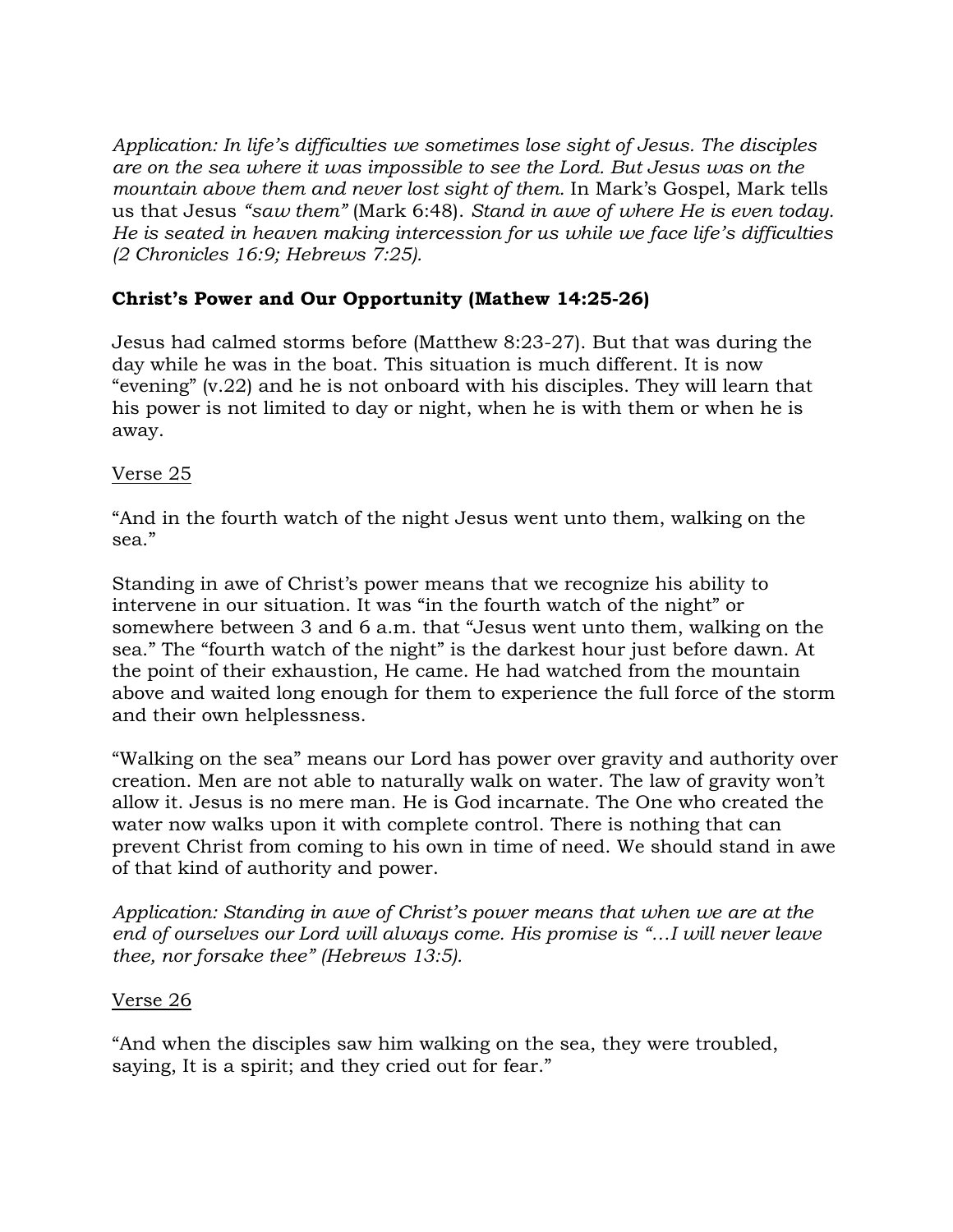When the disciples first saw Jesus "walking on the sea, they were troubled." The word "troubled" means "agitated." They thought Jesus was "a spirit" or a ghost. So, "they cried out for fear." Keep in mind they are in a terrible storm in the darkest time of the night and they have no expectation that anyone knows where they are. And then, all of sudden, someone or something is approaching their ship. Is it any wonder that they initially failed to recognize Jesus?

*Application: If we are going to stand in awe of Christ's power we must learn that with every difficulty that comes in life there is also an opportunity to know our Lord better. We stand in awe of Christ's power to have authority over the things that would destroy us.* 

# **Christ's Power and Our Victory (Matthew 14:27-36)**

It is comforting to know that although the disciples had spent much time rowing and fighting the storm that Jesus wasted no time in revealing himself to them. Walking on a trouble sea is indeed a miracle reserved only for Jesus who is the Master of the sea. Speaking to troubled disciples is also a miracle reserved only for Jesus who speaks like no man ever spoke (John 7:46).

## Verse 27

"But straightway Jesus spake unto them, saying, Be of good cheer; it is I; be not afraid."

Sometimes it is hard to hear in a storm or difficulty of life. Try to imagine the noise of the sea and the waves. Try to imagine how the fear of the disciples and the sight of what they thought was a ghost would have limited their ability to rationally comprehend all that was taking place. But then, "Jesus spake unto them…" At first, they failed to recognize him (v.26). But now, that familiar voice and that always present content, "Be of good cheer; it is I; be not afraid."

When Peter heard the words, "It is I," he would have instantly identified those words to Jehovah of the Old Testament (Isaiah 43). Jesus is identifying himself to Peter and the disciples as the covenant keeping God of the Old Testament.

Only Christ has the power to speak to his children with words of comfort and hope. It was not time for Jesus to explain the storm or why they were going through the storm. It was time for him to give them encouragement and hope. It was time for him to speak to what was taking place *within* the disciples.

*Question: Can you remember a particular storm or fear within your soul that Christ has calmed? If so, worship Him for that calm He created.*

Verse 28 -29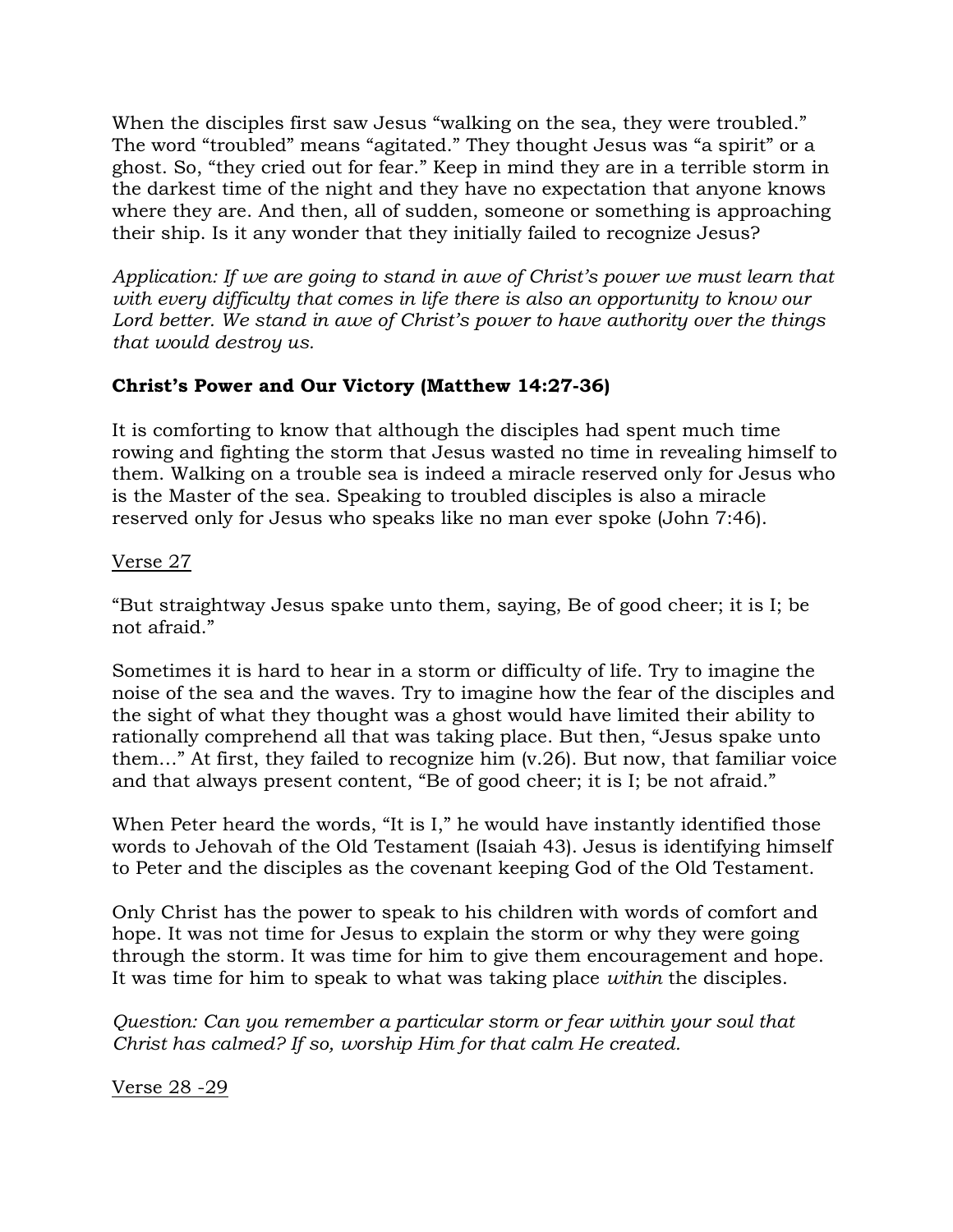"And Peter answered him and said, Lord, if it be thou, bid me come unto thee on the water. And he said, Come. And when Peter was come down out of the ship, he walked on the water, to go to Jesus."

At this point, Peter becomes the central figure in the story. And whether or not you interpret Peter's request and walk on the water to be *faith* or *foolishness*, you must admit he was a man who dared great things for the Lord.

"If it be thou" are not words of doubt. If Peter had thought the one on the water to whom he spoke was anyone other than the Lord he would have never made the request to join them. Certainly Peter knew this was no "ghost." What person in their right mind would want to go join a ghost? Jesus' response, "Come," indicates that Peter's request was pure, not self-serving as some might suggest. The word "Come" also indicates Jesus approved Peter's walk on the water.

One writer suggested that Peter enjoyed being so close to the Lord that he bumped into Jesus every time he stopped! There is probably a lot of truth in that statement. Knowing Peter and reading his request to go to Jesus and the Lord's invitation to "come," indicates that Peter felt it was safer to be on the water with Jesus than in the boat without him.

When Peter "came down out of the ship" he actually walked on the water. It is doubtful that Peter fully realized what he had asked Jesus to allow him to do. But as he "walked on the water, to go to Jesus," he was doing what Jesus had given him permission to do and he was doing what Jesus had done. Peter is walking in victory because of Christ's power. At this moment in Peter's life he is living in obedience and faith in the power of Christ.

How was Peter able to walk on the water? The answer is that what Christ commands, he enables. Christ said, "Come," and Peter "walked."

## Verse 30

"But when he saw the wind boisterous, he was afraid; and beginning to sink, he cried, saying, Lord, save me."

Once Peter got out onto the water things appeared much different than what he expected. Matthew says, "When he saw the wind boisterous, he was afraid…" In the ship Peter was totally focused on Jesus and getting to him. That has been Peter's goal all along. Peter's goal was not to walk on water. His goal was to get to Jesus. That's what he wanted when he said, "bid me come unto thee"  $(v.28)$  and "to go to Jesus"  $(v.29)$ .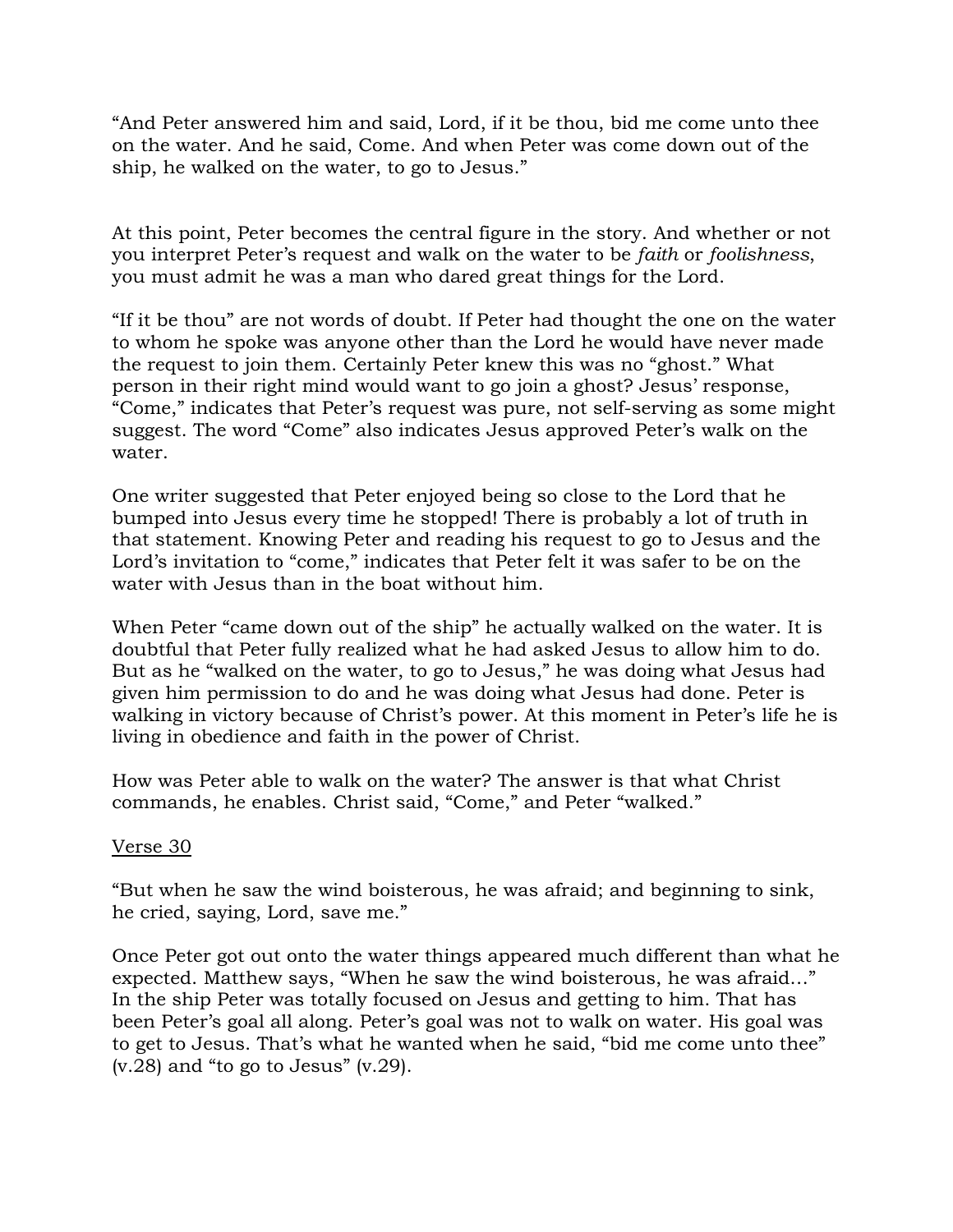Outside the ship Peter "saw the wind boisterous." He also "was afraid." The result was that he began "to sink." The natural tendency to "sink" when you're trying to walk on water had been there all the time. Peter's faith and obedience to Christ who bid him to "come" had overridden the power of sinking. But now Peter's doubt made him capable once again of sinking under the power of creative order.

Peter's cry, "Lord, save me" indicates three very important truths that each of should never forget. One, it indicates that Peter knew he was sinking. That may seem like a logical conclusion but it is one that so many today are totally ignoring. The power of Christ to help us and save us from sin and ourselves is only beneficial when we acknowledge that we need it. Second, it indicates Peter knew the One who has authority over every situation. Peter addressed Christ as "Lord." It is the Greek word *kyrious* {koo-ree-os} meaning "master, owner." Peter acknowledged and recognized Christ as the Master of the sea, the owner of the water, the controller of the circumstance. There is no pride in Peter's heart or dependence on self. Third, short prayers are effective!

### Verse 31

"And immediately Jesus stretched forth his hand, and caught him, and said unto him, O thou of little faith, wherefore didst thou doubt?"

Instantly Jesus reached out to Peter, "caught him" by the hand and said unto him, "O thou of little faith, wherefore didst thou doubt?" Our Lord's question, "Wherefore didst thou doubt," must have caused Peter to think about the long night of toiling and rowing, the winds, the waves, the storm, his request to go to Jesus, and Jesus' invitation to "come." Peter must have been exhausted from all the energy expended in an effort to stay afloat in the ship. Add to that the appearance of what he and the others initially thought was a ghost and it may be understandable as to why his "faith" had become "doubt." What he saw, felt, heard, and imagined all had an impact on his ability to walk by faith in response to Jesus' words.

Sometimes we "doubt" or waiver in our faith because of who we are and where we are in life. It is never okay to "doubt" the Lord or let our faith become weak but we must admit that is possible because of our human sinfulness and weakness.

*Application: Peter's doubt is a reminder to all of us that our faith can be shaken. Doubt can sometimes become very powerful. Even in the midst of Christ's mighty power.*

## Verse 32

"And when they were come into the ship, the wind ceased."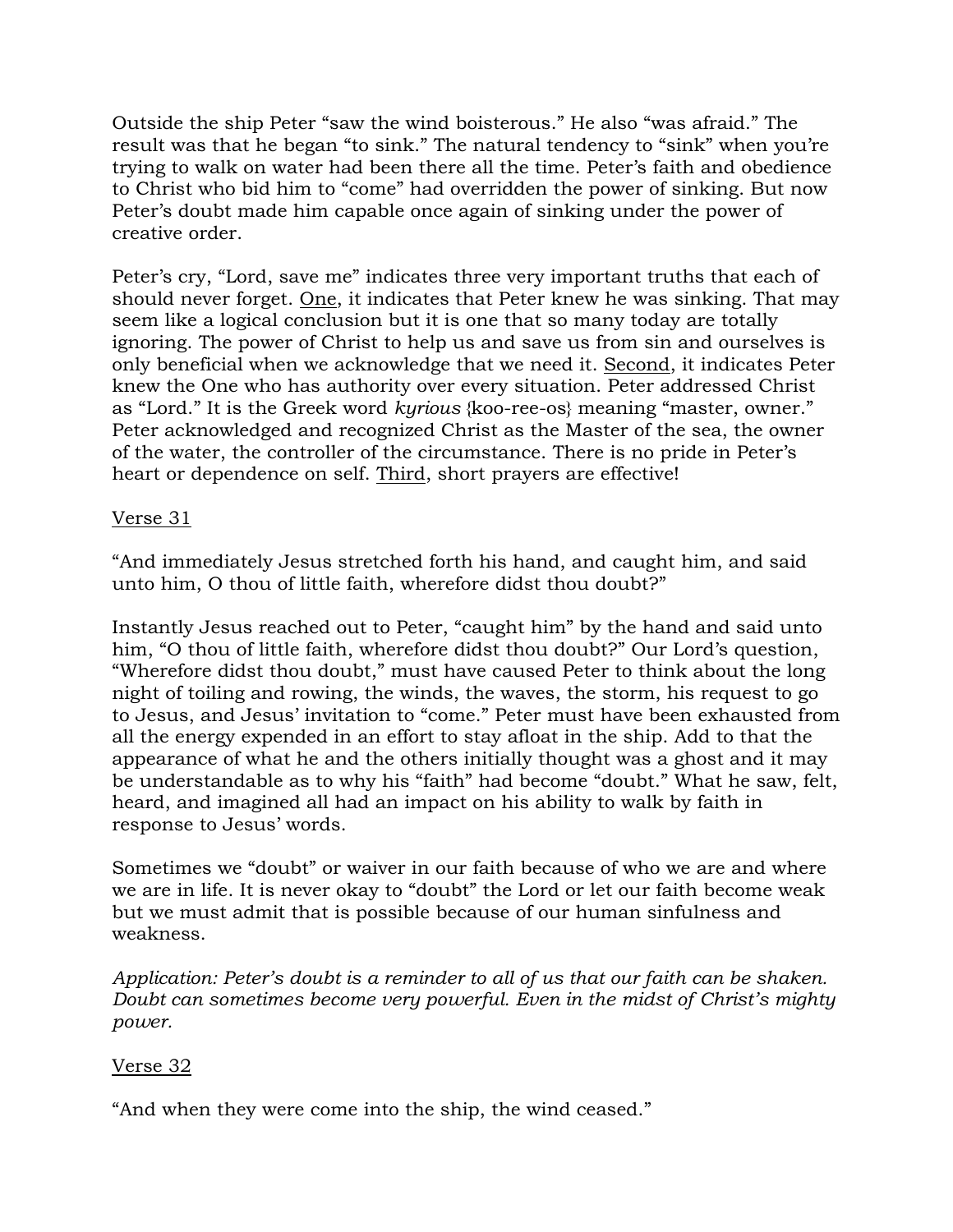These very personal and intimate words indicate that our Lord led Peter back to the ship and they both entered the vessel. Upon their entry, "the wind ceased." It should be noted that before Jesus calmed the storm he personally rescued Peter and reunited with the other disciples. Our Lord has power to rescue us and calm our fears.

"The wind ceased" are words that suggest the winds were in subjection to Jesus all the time. It's as if they were created and came on this occasion for the purpose of the disciples training. When the Master of the "wind" was finished demonstrating his power, "the wind ceased." It stopped.

### Verse 33

"Then they that were in the ship came and worshipped him, saying, Of a truth thou art the Son of God."

As the frightening storm came to an end the disciples "worshipped him." They respond differently to the storm and Christ's miraculous power to calm it than they did to the miracle of the feeding of the five thousand. Mark tells us *"For they considered not the miracle of the loaves: for their heart was hardened"*  (Mark 6:52). But now, they are led to "worship."

The word "worshipped" is the Greek word *proskyneo* {pros-koo-neh-o}. It means "to kiss the hand, to prostrate oneself in homage and reverence before another." This "hand" that had stretched out to rescue Peter (v.31) is now being kissed by the disciples in pure worship and adoration. They had experienced the storm. They had experienced the fear. They had watched as Peter walked and began to sink. They had heard the words of Jesus and witnessed the walk back. All while the winds blew and the waves filled their vessel. And they had also experienced the "cease" of it all.

#### Verse 34-36

"And when they were gone over, they came into the land of Gennesaret. And when the men of that place had knowledge of him, they sent out into all that country round about, and brought unto him all that were diseased; And besought him that they might only touch the hem of his garment: and as many as touched were made perfectly whole.

The disciples arrived on the other side of the Sea of Galilee just as Jesus had said (v.22). They were now in the "land of Gennesaret" which was a small area outside of Capernaum. Jesus probably intended to spend some quiet time with his disciples after all the excitement of the previous day and night.